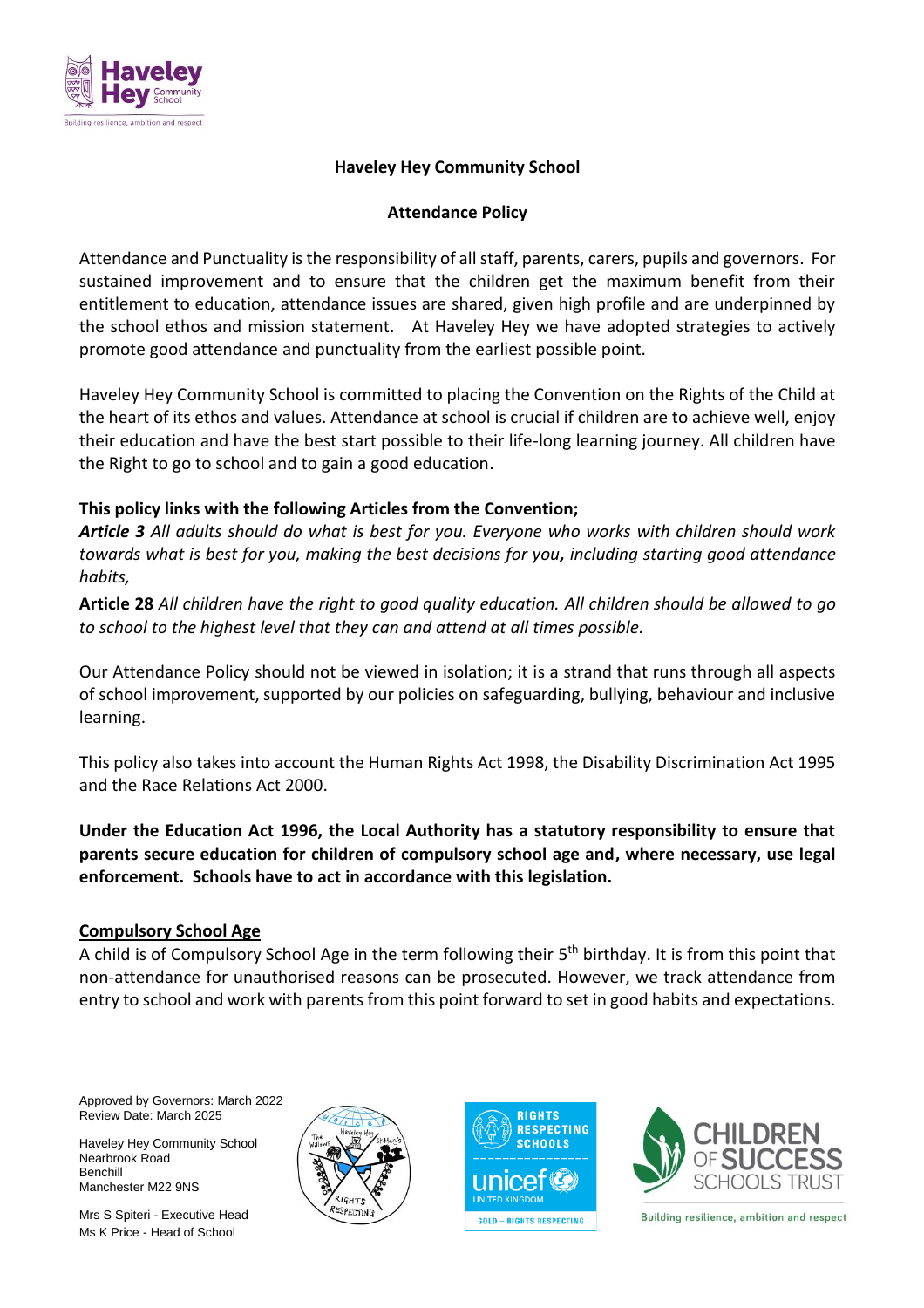

# **Punctuality**

School doors open at 8.50am and registration begins at 9am for all children. Pupils arriving after this time will be marked as present but arriving late. The register will close at 9.30am. Pupils arriving after the close of register will be recorded as absent for the morning session.

When arriving on time, all children are to go directly to their class. If arriving after 9.10am, children and parents must report to the desk and get a late slip to take up to class. If arriving after 9.30am all parents have to sign the late register and explain why their child was late that morning. If this is a regular occurrence, a meeting will be called with the School Attendance Lead.

The absence will be recorded as **unauthorised** if the pupil has arrived late without justifiable cause. Five unauthorised absences can incur a penalty notice warning followed by a penalty fine.

## **Unauthorised Absence**

It is the duty of all parents to let school know why their child is absent. This should be done by phoning the school office on the first day of absence and any subsequent days of absence. Absence will not be authorised unless parents have provided a satisfactory explanation and that it has been accepted as such by the school.

The usual reason for authorised absence is illness. Absences due to illness will only be authorised if the parent/carer has contacted the school to inform them of the reason for absence. However, if it is felt that a child is having a lot of time off school due to health issues, school will ask for more information and may consider requesting support from the School Nurse team. School require written evidence for any medical appointments, in order to authorise the absence.

Examples of unsatisfactory explanations include:

- A pupil's/family member's birthday
- Child does not have correct school uniform
- Closure of a sibling's school for INSET or other purposes
- "Couldn't or wouldn't get up"
- I Illness where the child is considered well enough to attend school
- Holidays taken without the authorisation of school

Absences that do not relate to illness or medical issues will usually be unauthorised. In exceptional circumstances, other circumstances may be authorised at the consideration of the Head of School. Any requests for authorised absences should be put in writing to the Head of School at least two weeks before the absence. **Holidays will not be authorised under any circumstances and will be** 

Approved by Governors: March 2022 Review Date: March 2025

Haveley Hey Community School Nearbrook Road Benchill Manchester M22 9NS

Mrs S Spiteri - Executive Head Ms K Price - Head of School





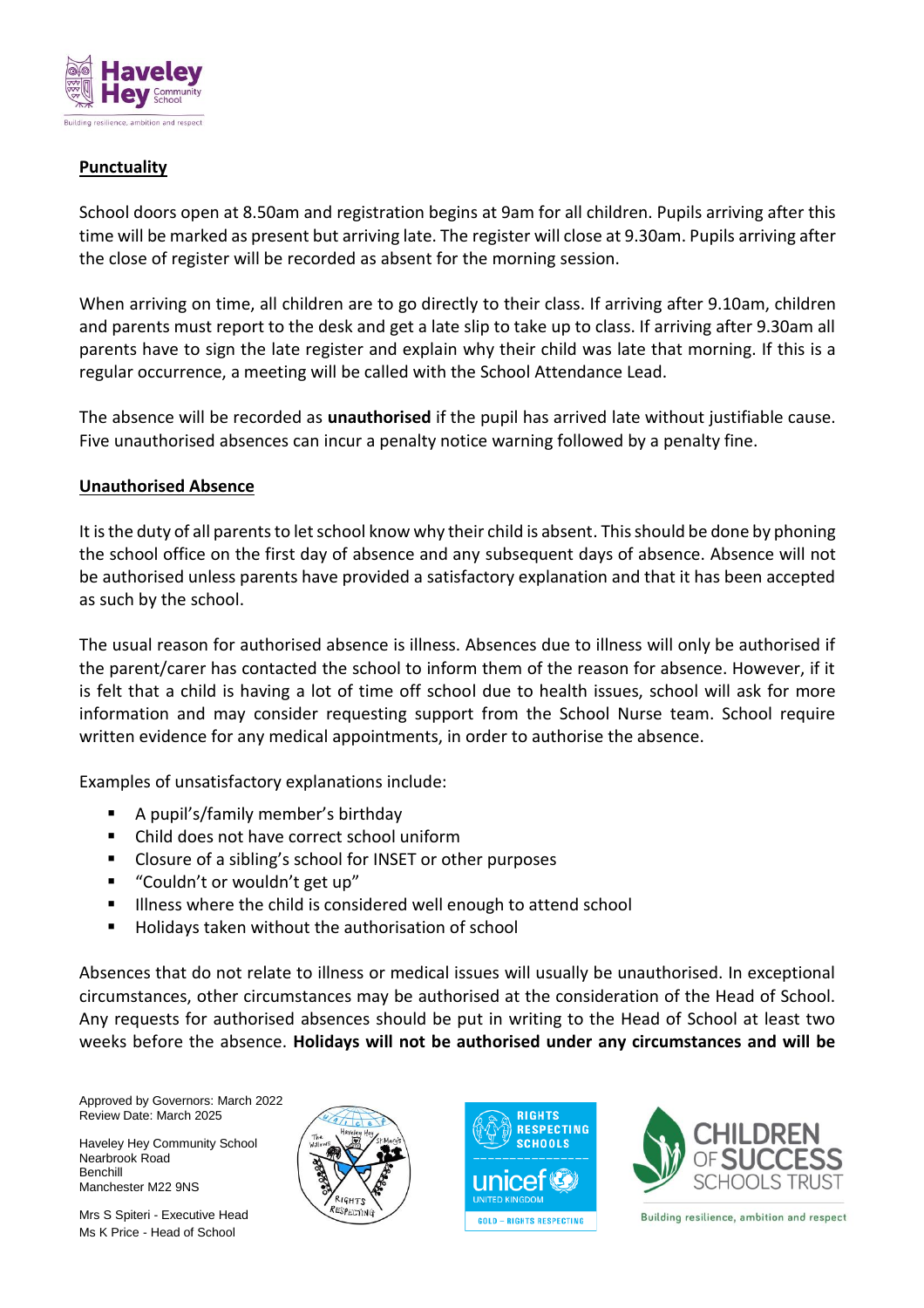

ion and respect **referred to the Local Authority.** This can result in a penalty notice being issued to any adult with Parental Responsibility for the child/children.

**If a pupil is granted leave and fails to return, and contact with the parents/carers has not been made or received, school may take the pupil off the school's roll in compliance with the Education (Pupil Registration) (England) Regulations 2006. This means that the child will lose their school place.** 

**If the permission to take leave is not granted and the pupil is still removed from school, the absence will be unauthorised.** 

At Haveley Hey we believe that improved school attendance can only be achieved if it is viewed as a shared responsibility between school staff, governors, parents, pupils and the wider school community. As such, the Governing Body and Senior Leadership Team will:

- Ensure that the importance and value of good attendance is promoted to pupils and their parents, including sharing information about attendance at transition meetings
- Ensure that the Registration Regulations, England, 2006 and other attendance related legislation is complied with
- Ensure that attendance data is reported to the Local Authority or Department for Education as required and on time
- Ensure that the school has clear systems to report, record and monitor the attendance of all pupils, including those who are educated off-site
- Ensure that there are procedures for collecting and analysing attendance data frequently to identify causes and patterns of absence
- Form positive relationships with pupils and parents
- Develop a multi-agency response to improve attendance and support pupils and their families
- Document interventions used to a standard required by the local authority should legal proceedings be instigated

#### **We ask that Parents/carers:**

Approved by Governors: March 2022 Review Date: March 2025

Haveley Hey Community School Nearbrook Road Benchill Manchester M22 9NS

Mrs S Spiteri - Executive Head Ms K Price - Head of School





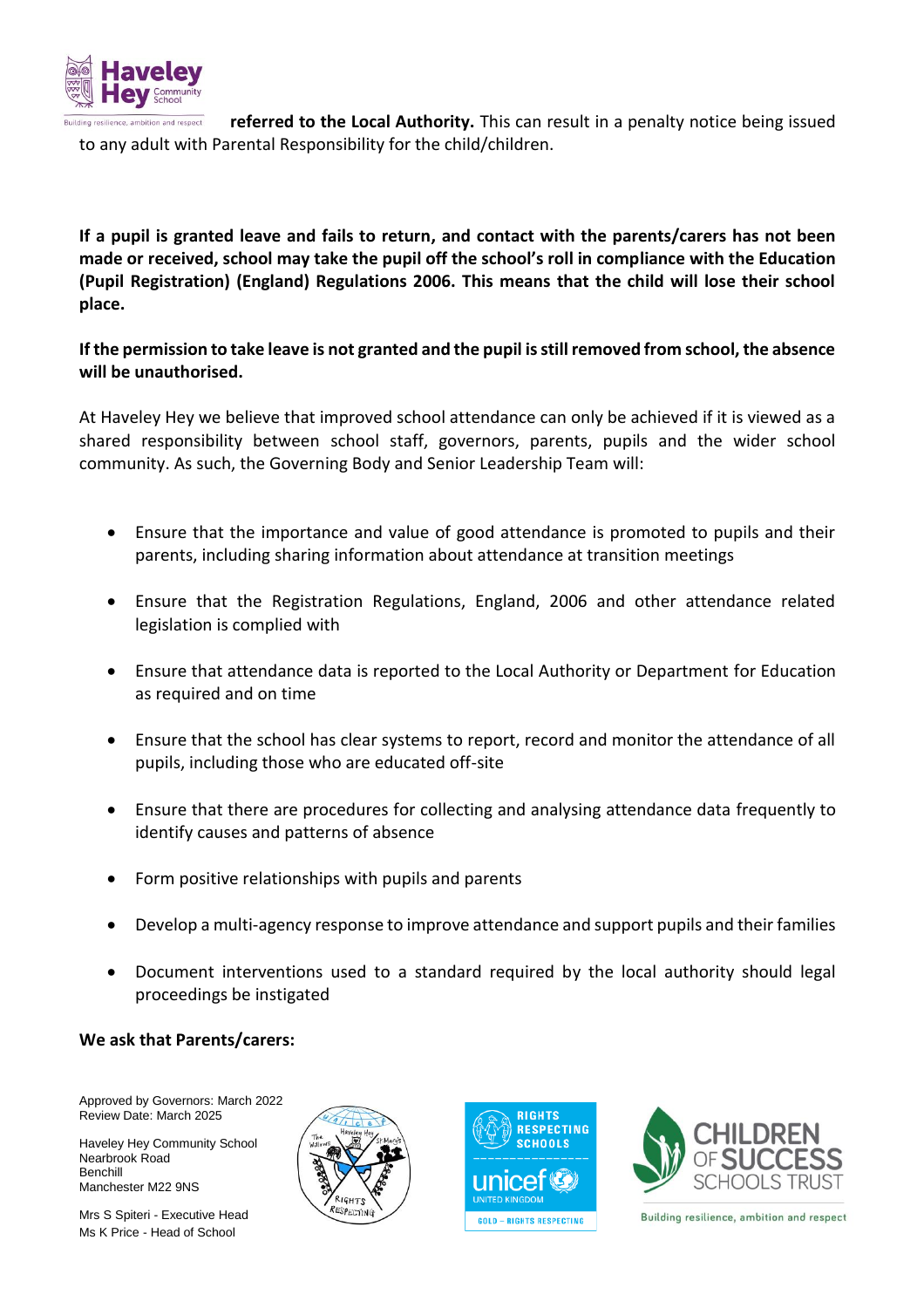

and respect Talk to their child about school and take a positive interest in their child's work and educational progress

- Instil the value of education and promote regular school attendance within the home environment
- Encourage their child to look to the future and have aspirations
- Contact the school if their child is absent to let them know the reason why and the expected date of return.
- Try to avoid unnecessary absences. Wherever possible make medical appointments outside of school hours
- Ask the school for help if their child is experiencing difficulties or is unhappy school will listen to this and try and improve this situation
- Inform the school of any change in circumstances that may impact on their child's attendance
- Encourage positive routines at home so that there is no oversleeping. Complete homework, prepare school bag and uniform the evening before, getting equipment ready where it can be found in the morning.
- Not keep their child off school for unnecessary reasons
- Talk to school if they have any concerns, rather than keep their child off

#### **Using Attendance Data**

Attendance data will be monitored and may be shared with the Local Authority and other agencies if a pupil's attendance is a cause for concern.

Attendance data is collated and monitored by the attendance lead. Reports are provided to the Head of School and to teaching staff in order for good attendance practices to be implemented. Attendance data is used to identify emerging patterns and trends to inform whole school strategies to improve attendance and attainment. Parents are entitled to receive a copy of their child's attendance record upon request. These are also provided along with school reports each year.

#### **Attendance Support**

Approved by Governors: March 2022 Review Date: March 2025

Haveley Hey Community School Nearbrook Road Benchill Manchester M22 9NS

Mrs S Spiteri - Executive Head Ms K Price - Head of School





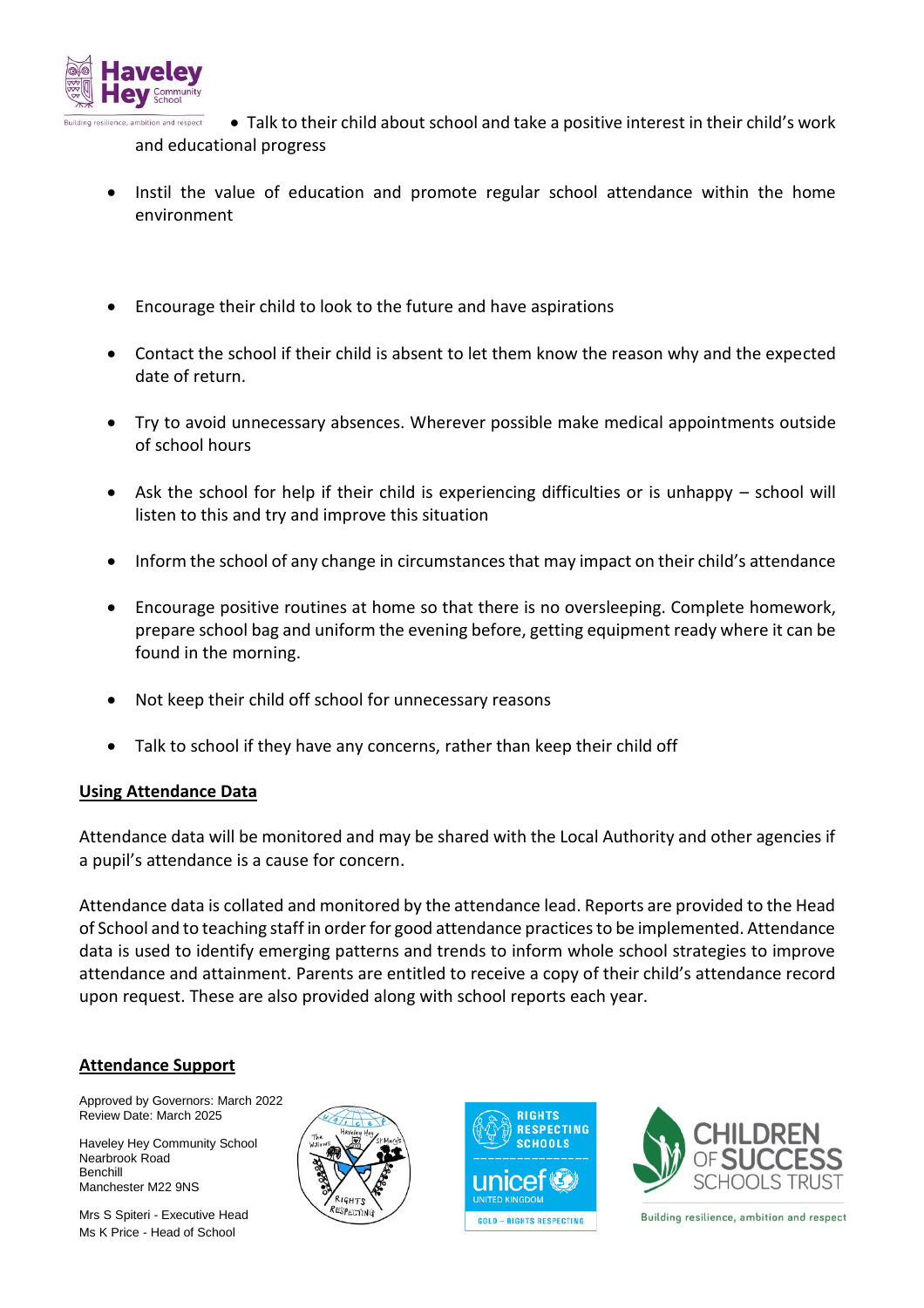

At Haveley Hey we endeavour to support our parent/carers and children with attendance related issues wherever possible. If you have any questions or require further support, please contact school on 0161 4989508 and ask for the Attendance Lead.

Support offered to families may include:

- Informal discussion
- Attendance meetings
- Letters to inform parents of concerns
- Referrals to support agencies
- Offer of Early Help Assessment
- General school support systems (SEND, behaviour, Place 2 Talk, breakfast club etc).

There is also an **Attendance Reward System** in place to support good attendance and to celebrate improvements.

If any child's attendance drops below the expected level, we will invite parents in for a meeting to discuss how this can be improved and to help remove any barriers to good attendance. If a child's attendance drops below 90%, they are then classed as Persistently Absent and their attendance is tracked by school and the Local Authority. In this situation, parents are at risk of a Penalty Notice or legal proceedings being taken against them.

Poor attendance is also a safeguarding concern and can be referred to Children's Services.

# **Local Education Authority Laws governing school attendance**

Prosecution Where intervention fails to bring about an improvement in attendance, the Local Authority will be notified and legal action in the Magistrates' Court may be taken. The school will provide the Local Authority with evidence required for a prosecution under Section 444 of the Education Act 1996 and will appear as a prosecution witness if required by the court. This is to ensure that parents realise their own responsibilities in ensuring attendance at school and most importantly about returning children to education.

Section 444 of the Education Act 1996 states that if a parent fails to ensure the regular school attendance of their child if he/she is a registered pupil at a school and is of compulsory school age, then they are guilty of an offence.

A parent found guilty of this offence can be fined up to £2500 and/or be imprisoned for a period of three months.

Alternatives to Section 444 prosecution are Parenting Contracts, Penalty Notices or an Education Supervision Order.

Approved by Governors: March 2022 Review Date: March 2025

Haveley Hey Community School Nearbrook Road Benchill Manchester M22 9NS

Mrs S Spiteri - Executive Head Ms K Price - Head of School